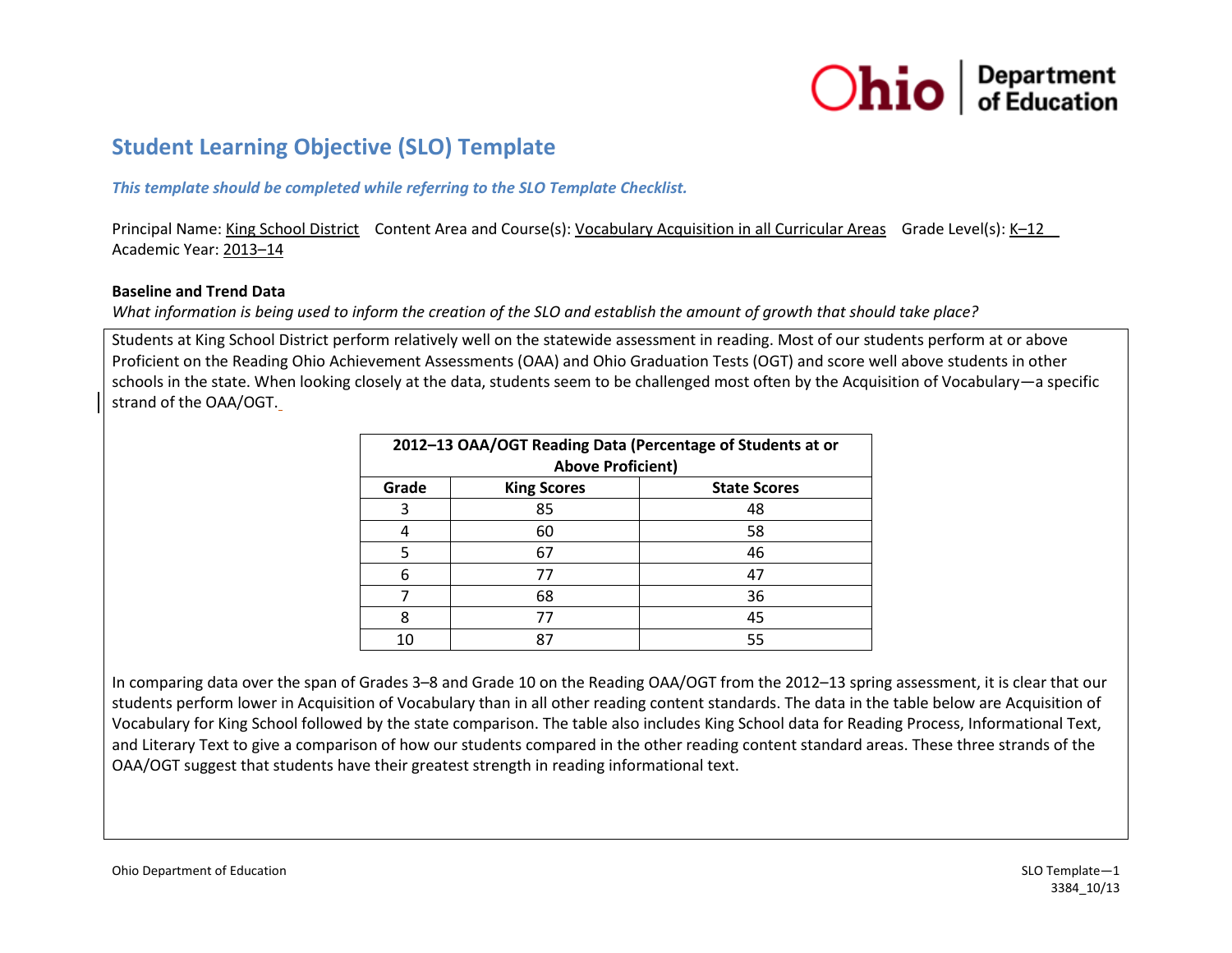|       |                                  |                     | 2012-13 OAA/OGT Data (Percentage of Students at or Above Proficient) |                                    |                      |
|-------|----------------------------------|---------------------|----------------------------------------------------------------------|------------------------------------|----------------------|
|       | <b>Acquisition of Vocabulary</b> |                     |                                                                      | <b>Other Reading Content Areas</b> |                      |
| Grade | <b>King Scores</b>               | <b>State Scores</b> | <b>Reading Process</b>                                               | <b>Informational Text</b>          | <b>Literary Text</b> |
|       | 69                               | 44                  | 58                                                                   | 65                                 | 54                   |
|       | 38                               | 42                  | 69                                                                   |                                    | 59                   |
|       | 38                               | 31                  | 64                                                                   | 66                                 | 48                   |
| 6     | 51                               | 44                  | 69                                                                   | 86                                 | 49                   |
|       | 65                               |                     | 76                                                                   | 85                                 | 74                   |
|       | 47                               | 39                  | 57                                                                   |                                    | 60                   |
| 10    |                                  | 46                  | 81                                                                   | 83                                 | 68                   |

Scores for Acquisition of Vocabulary have traditionally been at or slightly below the state average, as seen in the table below:

|       | <b>OAA/OGT Acquisition of Vocabulary Data (Percentage of Students at or Above Proficient)</b> |                     |                    |                     |
|-------|-----------------------------------------------------------------------------------------------|---------------------|--------------------|---------------------|
|       | 2010-11                                                                                       |                     |                    | 2011-12             |
| Grade | <b>King Scores</b>                                                                            | <b>State Scores</b> | <b>King Scores</b> | <b>State Scores</b> |
|       | 43                                                                                            | 42                  | 44                 | 45                  |
|       | 35                                                                                            | 40                  | 40                 | 40                  |
|       | 35                                                                                            | 35                  | 30                 | 32                  |
|       | 40                                                                                            | 44                  | 43                 | 45                  |
|       | 55                                                                                            | 25                  | 43                 | 27                  |
|       | 31                                                                                            | 38                  | 37                 | 40                  |
| 10    | 43                                                                                            | 40                  | 44                 | 44                  |

My goal for the 2013–14 school year is to increase the percentage of students who are Proficient or above on the Acquisition of Vocabulary strand of the OAA/OGT. In order to meet this goal, the students will be taking the King District Reading Exam, a district-approved assessment that mirrors the OAA/OGT and provides an indicator of performance on the OAA/OGT. This is the first year administering this assessment and most students in grades 3-8 and grade 10 will be taking this assessment.

## **Student Population**

*Which students will be included in this SLO? Include course, grade level, and number of students.*

This year, we have 286 students in Grades 3–8 and 42 students in Grade 10 who will take the King District Reading Exam.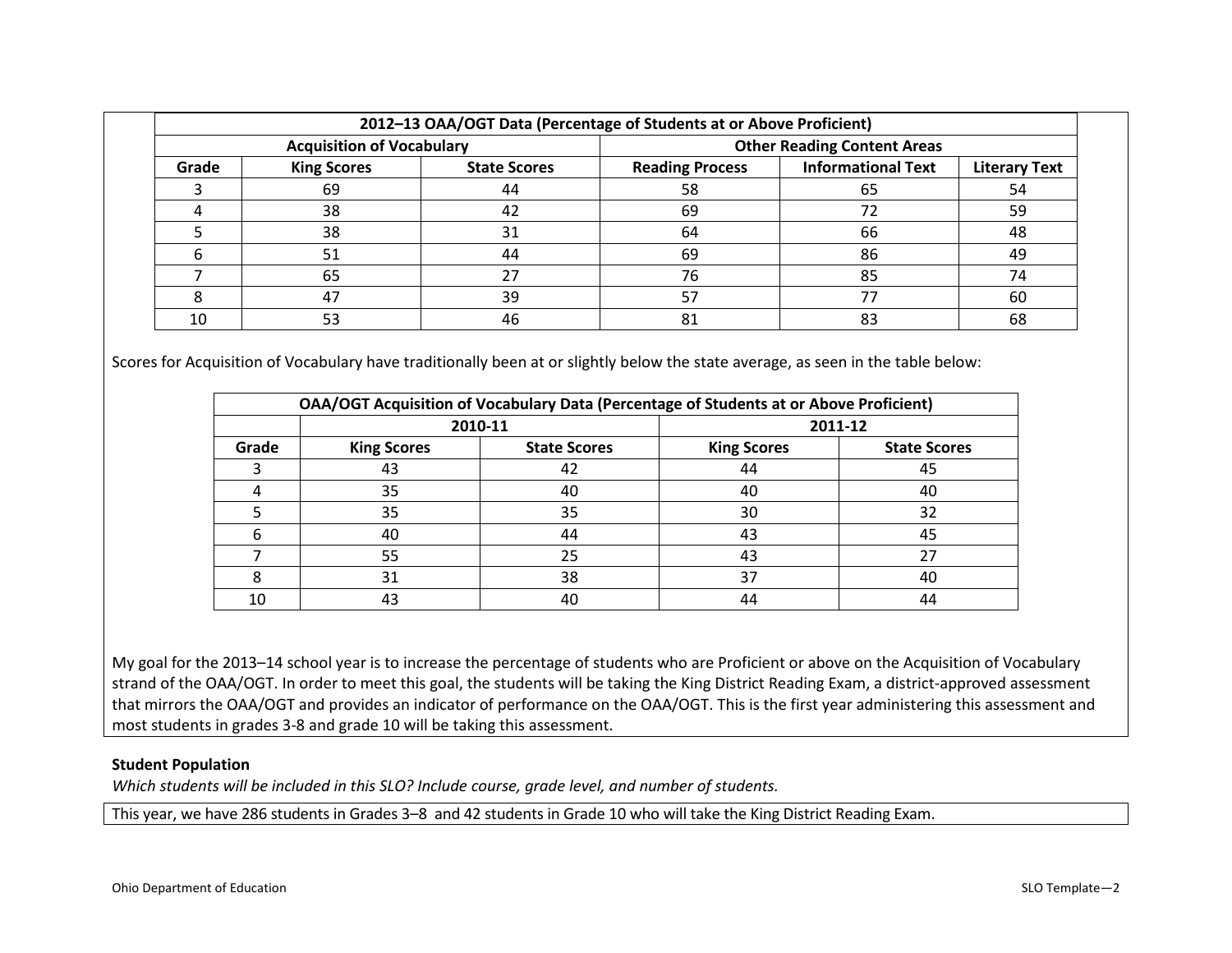| Grade        | <b>Number of Students</b> | <b>Students Taught at</b><br><b>Other District</b><br><b>Campuses</b> | <b>Number of Students</b><br><b>Taking the</b><br><b>Alternative</b><br>Assessment | <b>Number of Students</b><br>in This SLO |
|--------------|---------------------------|-----------------------------------------------------------------------|------------------------------------------------------------------------------------|------------------------------------------|
| 3            | 55                        |                                                                       |                                                                                    | 54                                       |
| 4            | 37                        |                                                                       |                                                                                    | 35                                       |
| 5            | 36                        |                                                                       | 4                                                                                  | 32                                       |
| 6            | 55                        |                                                                       | 2                                                                                  | 52                                       |
|              | 60                        |                                                                       |                                                                                    | 59                                       |
| 8            | 55                        |                                                                       |                                                                                    | 54                                       |
| 10           | 54                        | 10                                                                    | 2                                                                                  | 42                                       |
| <b>Total</b> | 352                       |                                                                       | 12                                                                                 | 328                                      |

Ten students in Grade 10 do not receive direct instruction within King District; they are students of another district, and they will not be included in this SLO. Two students in Grades 3–8 do not receive instruction within King District and will also be omitted from the SLO. We also have 12 students identified with Significant Cognitive Disabilities that will be administered the Alternate Assessment and thus, will not be taking the King District Reading Exam.

# **Interval of Instruction**

*What is the duration of the course that the SLO will cover? Include beginning and end dates.* 

The instructional period will begin with goal setting measures with each teacher through individual meetings between a designee from the SLO team and the teacher before the first week of school in August 2013. Instruction will continue with professional development sessions with staff on September 26 and October 31 during scheduled two-hour sessions. I will meet with teachers quarterly to get an update on the progress of the goals they set. In addition, the teachers are aware of the goals in this SLO and plan to incorporate goals that align with this SLO into their individual SLOs. For example, through the course of these quarterly updates, discussion will focus on strategies for incorporating vocabulary into regular instruction.

#### **Administration of the King District Reading Exam: April 25, 2014**

In the summer, teams of teachers will review the King District Reading exam and the OAA/OGT data, and share instructional strategies for further improvement.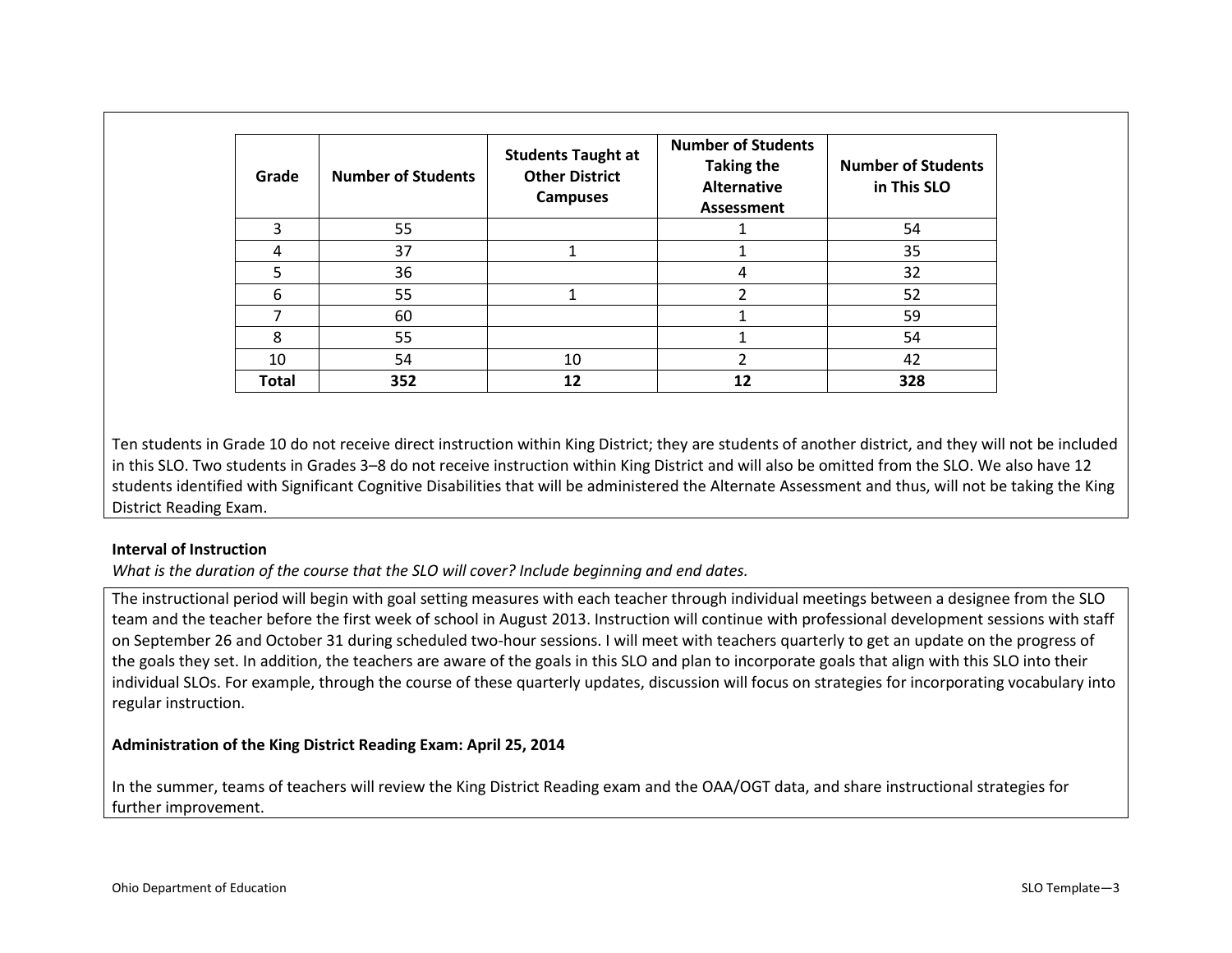## **Standards and Content**

*What content will the SLO target? To what related standards is the SLO aligned?* 

The SLO will focus on the Acquisition of Vocabulary and Use standard of the Common Core State Standards because the percentage of students Proficient or above on that strand of the assessment has been particularly low for King students. The students will be taking the Grade 3–8 Reading OAA and the Grade 10 Reading OGT, both of which align to the standards listed below.

| Grade          | Vocabulary Acquisition and Use Standard (http://www.corestandards.org/assets/CCSSI ELA%20Standards.pdf, pp. 29, 53, 55)             |
|----------------|-------------------------------------------------------------------------------------------------------------------------------------|
| 3              | 4. Determine or clarify the meaning of unknown and multiple-meaning word and phrases based on Grade 3 reading and content,          |
|                | choosing flexibly from a range of strategies.                                                                                       |
|                | a. Use sentence-level context as a clue to the meaning of a word or phrase.                                                         |
|                | b. Determine the meaning of the new word formed when a known affix is added to a known word (e.g., agreeable/disagreeable,          |
|                | comfortable/uncomfortable, care/careless, heat/preheat).                                                                            |
|                | c. Use a known root word as a clue to the meaning of an unknown word with the same root (e.g., company, companion).                 |
|                | d. Use glossaries or beginning dictionaries, both print and digital, to determine or clarify the precise meaning of key words and   |
|                | phrases.                                                                                                                            |
| 4              | 4. Determine or clarify the meaning of unknown and multiple-meaning words and phrases based on Grade 4 reading and content,         |
|                | choosing flexibly from a range of strategies.                                                                                       |
|                | a. Use context (e.g., definitions, examples, or restatements in text) as a clue to the meaning of a word or phrase.                 |
|                | b. Use common, grade-appropriate Greek and Latin affixes and roots as clues to the meaning of a word (e.g., telegraph,              |
|                | photograph, autograph).                                                                                                             |
|                | c. Consult reference materials (e.g., dictionaries, glossaries, thesauruses), both print and digital, to find the pronunciation and |
|                | determine or clarify the precise meaning of key words and phrases.                                                                  |
| 5 <sup>5</sup> | 4. Determine or clarify the meaning of unknown and multiple-meaning words and phrases based on Grade 5 reading and content,         |
|                | choosing flexibly from a range of strategies.                                                                                       |
|                | a. Use context (e.g., cause/effect relationships and comparisons in text) as a clue to the meaning of a word or phrase.             |
|                | b. Use common, grade-appropriate Greek and Latin affixes and roots as clues to the meaning of a word (e.g., photograph,             |
|                | photosynthesis).                                                                                                                    |
|                | c. Consult reference materials (e.g., dictionaries, glossaries, thesauruses), both print and digital, to find the pronunciation and |
|                | determine or clarify the precise meaning of key words and phrases.                                                                  |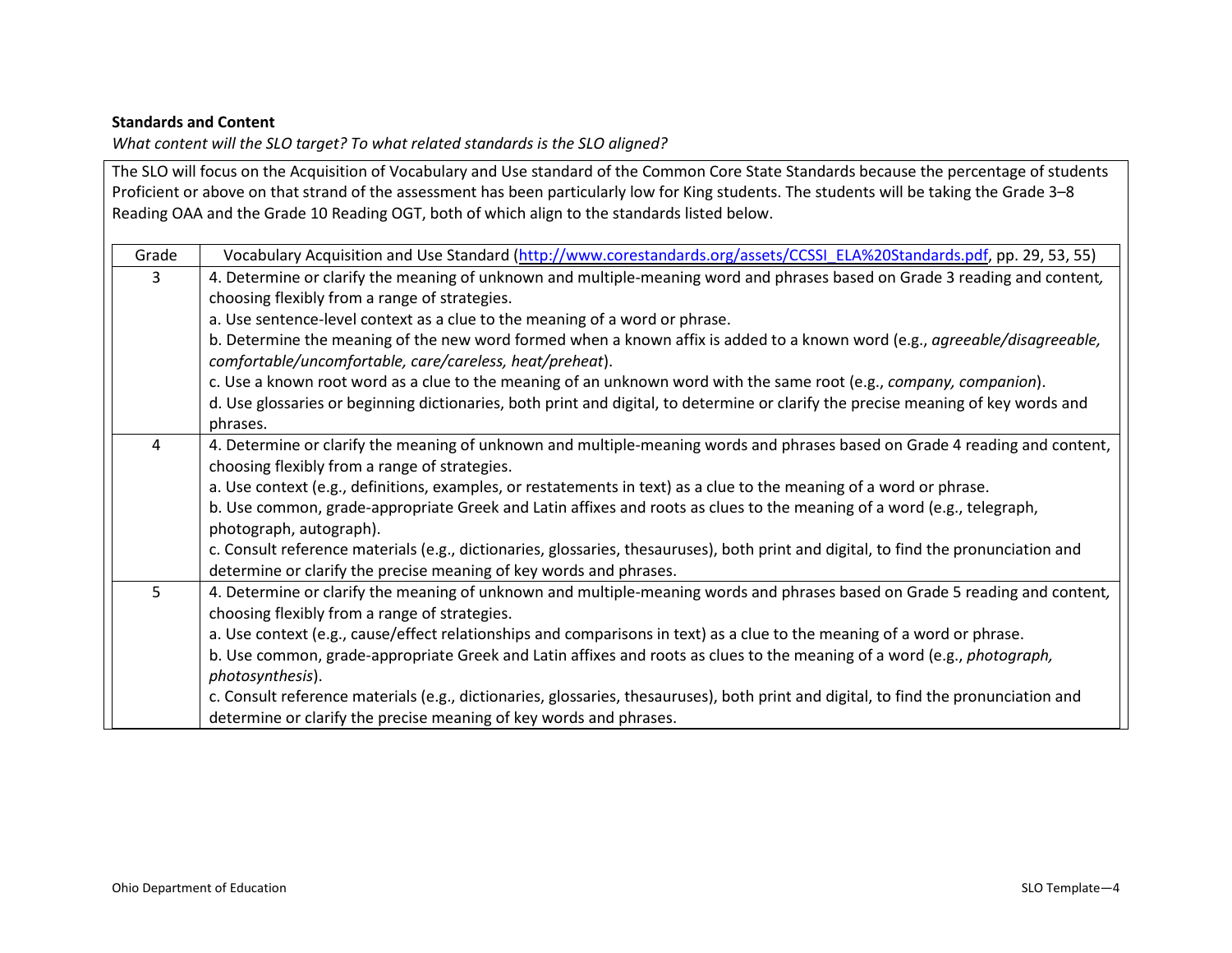| 6              | 4. Determine or clarify the meaning of unknown and multiple-meaning words and phrases based on Grade 6 reading and content,                                                          |
|----------------|--------------------------------------------------------------------------------------------------------------------------------------------------------------------------------------|
|                | choosing flexibly from a range of strategies.                                                                                                                                        |
|                | a. Use context (e.g., the overall meaning of a sentence or paragraph; a word's position or function in a sentence) as a clue to the                                                  |
|                | meaning of a word or phrase.                                                                                                                                                         |
|                | b. Use common, grade-appropriate Greek or Latin affixes and roots as clues to the meaning of a word (e.g., audience, auditory,                                                       |
|                | audible).                                                                                                                                                                            |
|                | c. Consult reference materials (e.g., dictionaries, glossaries, thesauruses), both print and digital, to find the pronunciation of a                                                 |
|                | word or determine or clarify its precise meaning or its part of speech.                                                                                                              |
|                | d. Verify the preliminary determination of the meaning of a word or phrase (e.g., by checking the inferred meaning in context or                                                     |
|                | in a dictionary).                                                                                                                                                                    |
| $\overline{7}$ | 4. Determine or clarify the meaning of unknown and multiple-meaning words and phrases based on Grade 7 reading and content,                                                          |
|                | choosing flexibly from a range of strategies.                                                                                                                                        |
|                | a. Use context (e.g., the overall meaning of a sentence or paragraph; a word's position or function in a sentence) as a clue to the                                                  |
|                | meaning of a word or phrase.                                                                                                                                                         |
|                | b. Use common, grade-appropriate Greek or Latin affixes and roots as clues to the meaning of a word (e.g., belligerent, bellicose,                                                   |
|                | rebel).                                                                                                                                                                              |
|                | c. Consult general and specialized reference materials (e.g., dictionaries, glossaries, thesauruses), both print and digital, to find                                                |
|                | the pronunciation of a word or determine or clarify its precise meaning or its part of speech.                                                                                       |
|                | d. Verify the preliminary determination of the meaning of a word or phrase (e.g., by checking the inferred meaning in context or                                                     |
|                | in a dictionary).                                                                                                                                                                    |
| 8              | 4. Determine or clarify the meaning of unknown and multiple-meaning words or phrases based on Grade 8 reading and content,                                                           |
|                | choosing flexibly from a range of strategies.<br>a. Use context (e.g., the overall meaning of a sentence or paragraph; a word's position or function in a sentence) as a clue to the |
|                | meaning of a word or phrase.                                                                                                                                                         |
|                | b. Use common, grade-appropriate Greek or Latin affixes and roots as clues to the meaning of a word (e.g., precede, recede,                                                          |
|                | secede).                                                                                                                                                                             |
|                | c. Consult general and specialized reference materials (e.g., dictionaries, glossaries, thesauruses), both print and digital, to find                                                |
|                | the pronunciation of a word or determine or clarify its precise meaning or its part of speech.                                                                                       |
|                | d. Verify the preliminary determination of the meaning of a word or phrase (e.g., by checking the inferred meaning in context or                                                     |
|                | in a dictionary).                                                                                                                                                                    |
| $9 - 10$       | 4. Determine or clarify the meaning of unknown and multiple-meaning words and phrases based on grades 9-10 reading and                                                               |
|                | content, choosing flexibly from a range of strategies.                                                                                                                               |
|                | a. Use context (e.g., the overall meaning of a sentence, paragraph, or text; a word's position or function in a sentence) as a clue                                                  |
|                | to the meaning of a word or phrase.                                                                                                                                                  |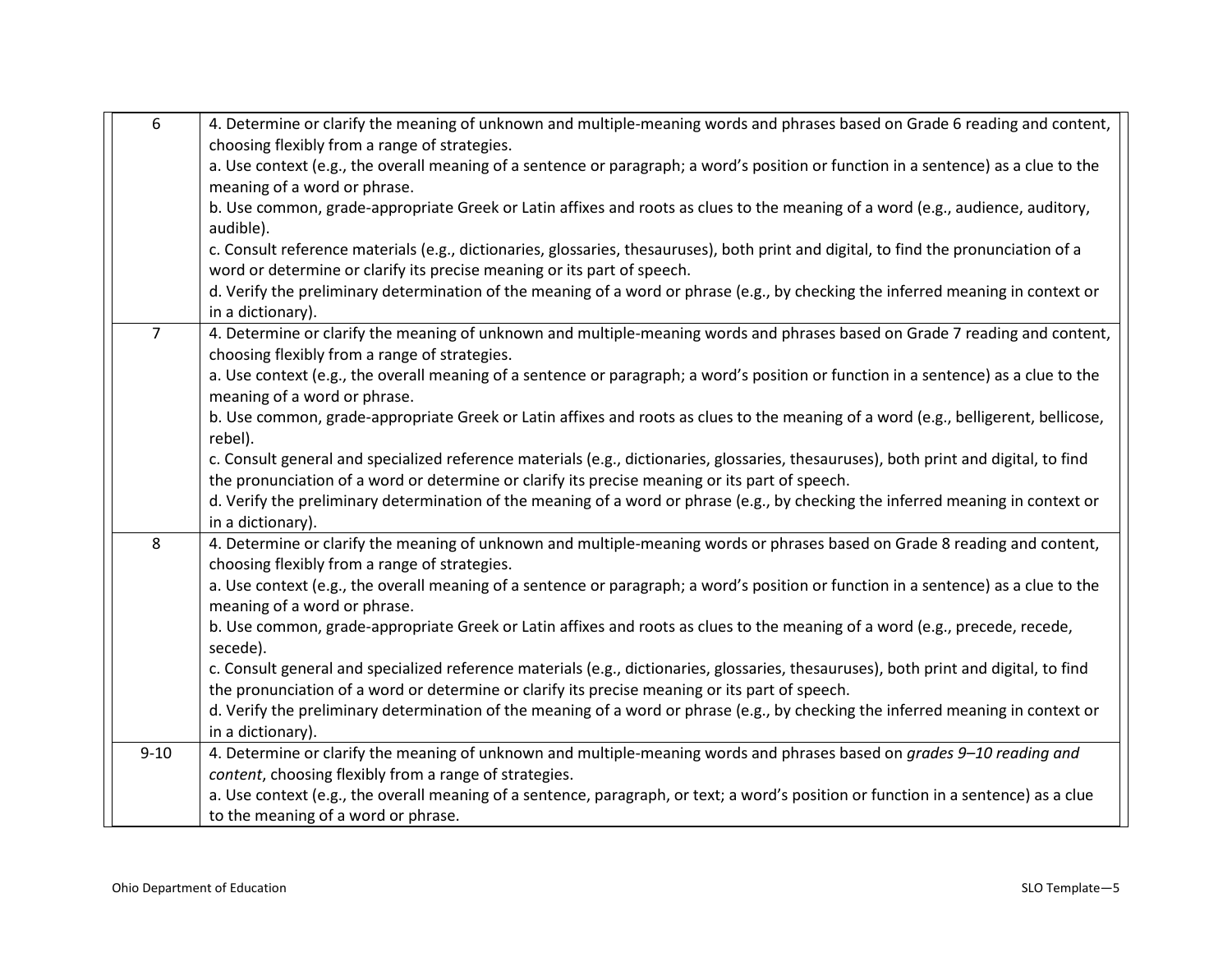| b. Identify and correctly use patterns of word changes that indicate different meanings or parts of speech (e.g., analyze, analysis,  |
|---------------------------------------------------------------------------------------------------------------------------------------|
| analytical; advocate, advocacy).                                                                                                      |
| c. Consult general and specialized reference materials (e.g., dictionaries, glossaries, thesauruses), both print and digital, to find |
| the pronunciation of a word or determine or clarify its precise meaning, its part of speech, or its etymology.                        |
| d. Verify the preliminary determination of the meaning of a word or phrase (e.g., by checking the inferred meaning in context or      |
| in a dictionary).                                                                                                                     |

#### **Assessment(s)**

*What assessment(s) will be used to measure student growth for this SLO?* 

The district is administering the King District Reading Exam, a locally developed and district-approved exam, in grades 3-8 and grade 10 for the first time this year. This exam mirrors the OAA and OGT exams and aligns with the common core. This exam has the covers the same reading content and skills as the OAA and OGT: Acquisition of Vocabulary, Informational Text, Reading Process, and Literary Text. Classroom teachers will also instruct and assess their progress throughout the school year using new benchmark assessments aligned to the King District Reading Exam so that I can get a better sense of how the students are progressing toward the goals in this schoolwide SLO. Professional learning community (PLC) meetings will allow teachers to track this progress and discuss strategies for student success in areas in which students are not on track to meeting their goals.

#### **Growth Target(s)**

*Considering all available data and content requirements, what growth target(s) can students be expected to reach?* 

Growth targets were set keeping in mind that all teachers should be held to ambitious yet attainable goals. The growth targets are focused on increasing the percentage of students who are Proficient or above on the Acquisition of Vocabulary. Although this year will be the first time administering the King District Reading Exam, the students' score on the OAA and OGT from Spring 2013 is still a good indicator of performance on the district exam. We decided that a general growth goal of an increase of 10 percentage points per grade level was a good place to start for this first year of administration of this exam and of focused instruction on vocabulary. Teachers agreed that these goals were ambitious and attainable with the PLC time focused on this literacy strand.

**Acquisition of Vocabulary**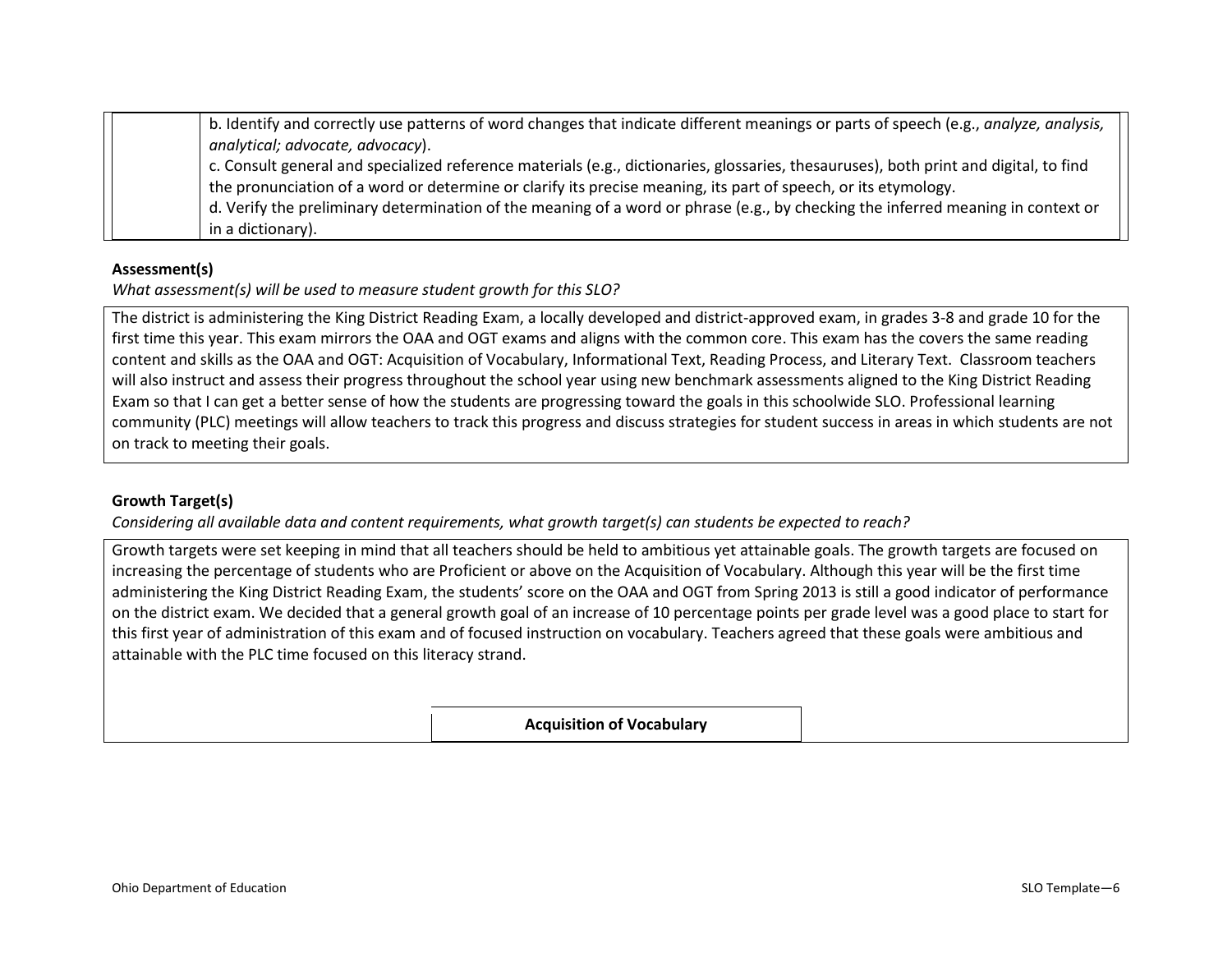| Grade          | <b>Baseline Data</b><br>2013<br>(Percentage at or<br>Above Proficient) (Percentage at or | Growth Target<br>King District<br>Reading Exam<br>Spring 2014<br>Above Proficient) |
|----------------|------------------------------------------------------------------------------------------|------------------------------------------------------------------------------------|
| 3              | 69                                                                                       | 79                                                                                 |
| $\overline{4}$ | 38                                                                                       | 48                                                                                 |
| 5              | 38                                                                                       | 48                                                                                 |
| 6              | 51                                                                                       | 61                                                                                 |
| 7              | 65                                                                                       | 75                                                                                 |
| $\,8\,$        | 47                                                                                       | 57                                                                                 |
| 10             | 53                                                                                       | 63                                                                                 |

# **Rationale for Growth Target(s)**

*What is your rationale for setting the above target(s) for student growth within the interval of instruction?*

Vocabulary is one of the major pillars of reading comprehension as set forth in the Common Core State Standards. The more vocabulary a child has acquired, the better his or her comprehension will be. The better student comprehension is, the better overall readers they will be. Reading is the foundation of success in school, and vocabulary is a major component of the success a child will experience in reading. This is why vocabulary acquisition is a school goal for 2014 and a goal for this SLO.

Knowing this, the teachers of King School District will spend 50 percent of allotted professional development time throughout the school year focusing on high-yield teaching strategies to incorporate vocabulary. This includes two full professional development days in the year and one PLC a month dedicated to addressing teaching strategies in vocabulary. With all teachers across the curriculum incorporating different vocabulary strategies into their daily instruction, the hope is that we will yield high results on Acquisition of Vocabulary when testing takes place in the spring of 2014. In addition, the aligned benchmark assessments will help track students' progress.

The following questions outline where the focus of PLCs and professional development will be in regard to meeting the goals of this SLO:

• What commonalities exist in the standards for all grades covered by this SLO?